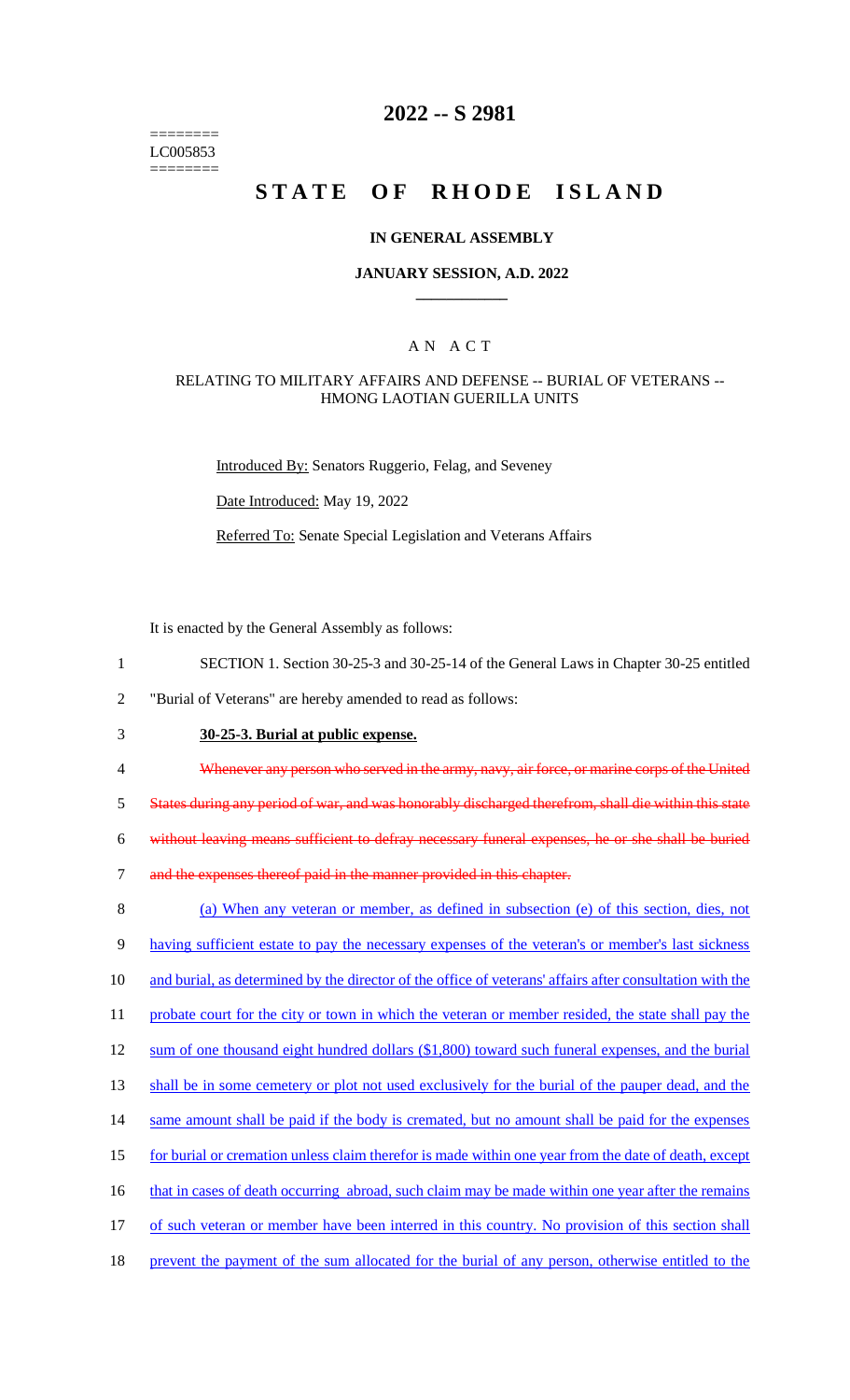1 same, on account of such burial being made outside the limits of this state.

2 (b) Upon satisfactory proof by the person who has paid or provided for the funeral or burial 3 expense to the director of the identity of the deceased veteran, the time and place of the deceased's 4 death and burial and the approval thereof by the director, the sum of one thousand eight hundred 5 dollars (\$1,800) shall be paid by the general treasurer to the person who has paid the funeral or 6 burial expense or, upon assignment by such person, to the funeral director who has provided the 7 funeral. 8 (c)(1) Upon satisfactory proof by the person who has paid or provided for the funeral or 9 burial expense to the director of the identity of the deceased member, the time and place of the 10 deceased member's death and burial and the approval thereof by the commissioner, the sum of one 11 thousand eight hundred dollars (\$1,800) shall be paid by the general treasurer to the person who 12 has paid the funeral or burial expense, or upon assignment by such person, to the funeral director 13 who has provided the funeral. 14 (2) The person who has paid or provided for the funeral or burial expense shall provide to 15 the director an affidavit stating: 16 (i) When the deceased member served; 17 (ii) Where the deceased member served; 18 (iii) The unit in which the deceased member served; and 19 (iv) The capacity in which the deceased member served; along with any available 20 corroborating witness affidavits; any available official documentation of service; and any other 21 documents supporting the affidavit. 22 (d) Whenever the general treasurer has lawfully paid any sum toward the expenses of the 23 burial of any deceased veteran or member and it afterwards appears that the deceased left any estate, 24 the general treasurer may present a claim on behalf of the state against the estate of such deceased 25 veteran or member for the sum so paid, and the claim shall be a preferred claim against such estate 26 and shall be paid to the general treasurer of the state. The director, upon the advice of the attorney 27 general, may make application for administration upon the estate of any such deceased veteran or 28 member if no other person authorized by law makes such application within sixty (60) days after 29 such payment has been made by the general treasurer. 30 (e) As used in this section, the term "veteran" means any person honorably discharged 31 from, or released under honorable conditions from active service in, the armed forces, as defined 32 in 32 CFR § 724.109, or with a qualifying condition, as defined in § 30-18-3, who has received a 33 discharge other than bad conduct or dishonorable from active service in the armed forces, and the 34 term "member" means any person who served in the Hmong Laotian special guerilla units, which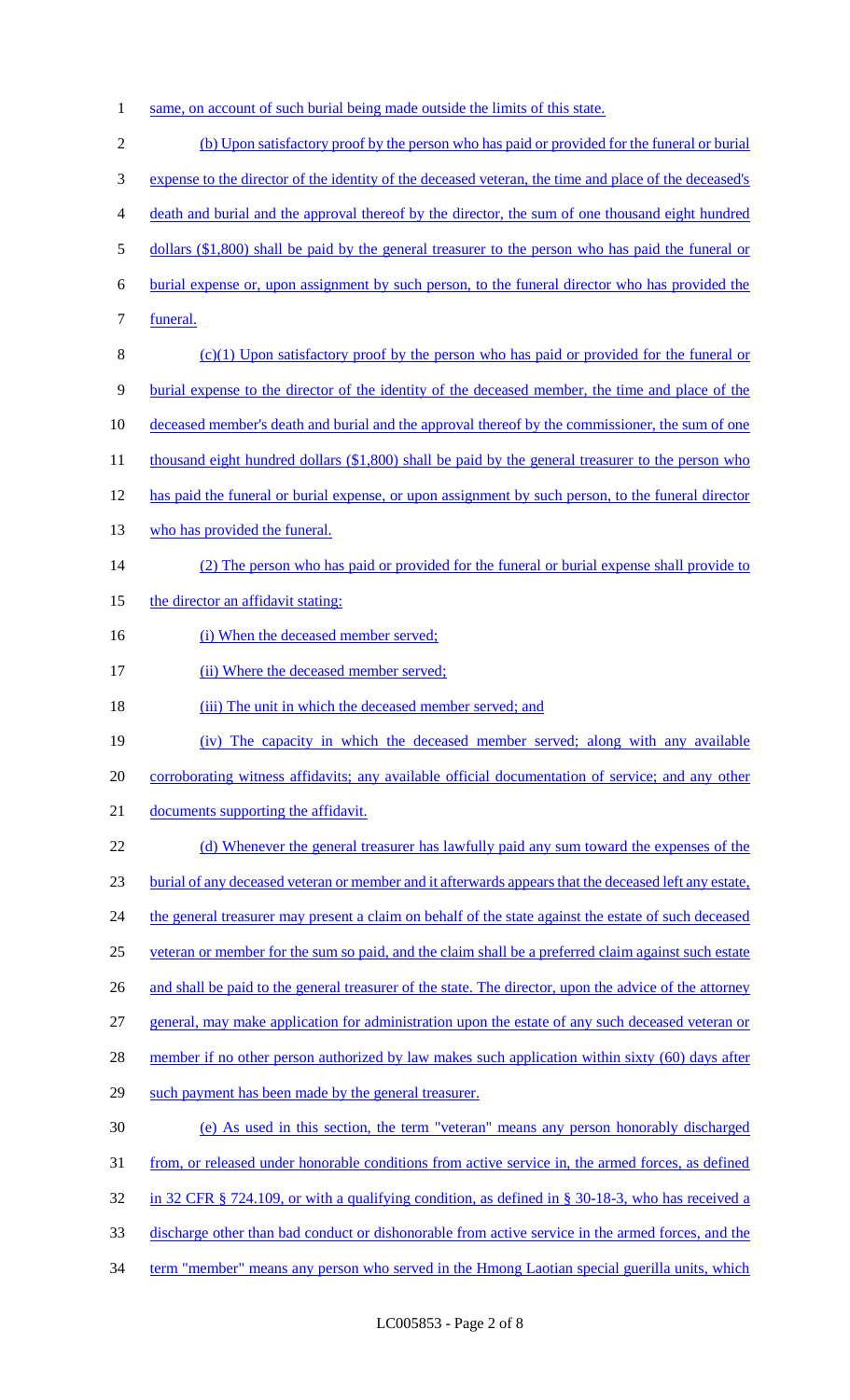#### 1 units served in the United States secret war in the Kingdom of Laos during the Vietnam War.

# **30-25-14. Rhode Island veterans' memorial cemetery.**

 (a) The Rhode Island veterans' memorial cemetery, located on the grounds of the Joseph H. Ladd school in the town of Exeter, shall be under the management and control of the director of the department of human services. The director of the department of human services shall appoint an administrator for the Rhode Island veterans' memorial cemetery who shall be an honorably discharged veteran of the United States Armed Forces and shall have the general supervision over, and shall prescribe rules for, the government and management of the cemetery. He or she shall make all needful rules and regulations governing the operation of the cemetery and generally may do all things necessary to ensure the successful operation thereof. The director shall promulgate rules and regulations, not inconsistent with the provisions of 38 U.S.C. § 2402, to govern the eligibility for burial in the Rhode Island veterans' memorial cemetery. In addition to all persons eligible for burial pursuant to rules and regulations established by the director, any person who served in the army, navy, air force, or marine corps of the United States for a period of not less than two (2) years and whose service was terminated honorably, shall be eligible for burial in the Rhode Island veterans' memorial cemetery. The director shall appoint and employ all subordinate officials 17 and persons needed for the proper management of the cemetery. National guard members who are killed in the line of duty or who are honorably discharged after completion of at least twenty (20) years' of service in the Rhode Island national guard and their spouse shall be eligible for interment in the Rhode Island veterans' memorial cemetery. For the purpose of computing service under this section, honorable service in the active forces or reserves shall be considered toward the twenty (20) years of national guard service. The general assembly shall make an annual appropriation to the department of human services to provide for the operation and maintenance for the cemetery. The director shall charge and collect a grave liner fee per interment of the eligible spouse and/or eligible dependents of the qualified veteran equal to the department's cost for the grave liner.

 (b) No domestic animal shall be allowed on the grounds of the Rhode Island veterans' memorial cemetery, whether at large or under restraint, except for seeing eye guide dogs, hearing ear signal dogs or any other service animal, as required by federal law or any personal assistance animal, as required by chapter 9.1 of title 40. Any person who violates the provisions of this section shall be subject to a fine of not less than five hundred dollars (\$500).

 (c)(1) Any person who served in the Hmong Laotian special guerilla units, which units 32 served in the United States secret war in the Kingdom of Laos during the Vietnam War, may, by letter or other communication addressed to the director of the office of veterans' affairs, or by will, 34 request that upon his or her death his or her body be buried in the veterans' cemetery, or the spouse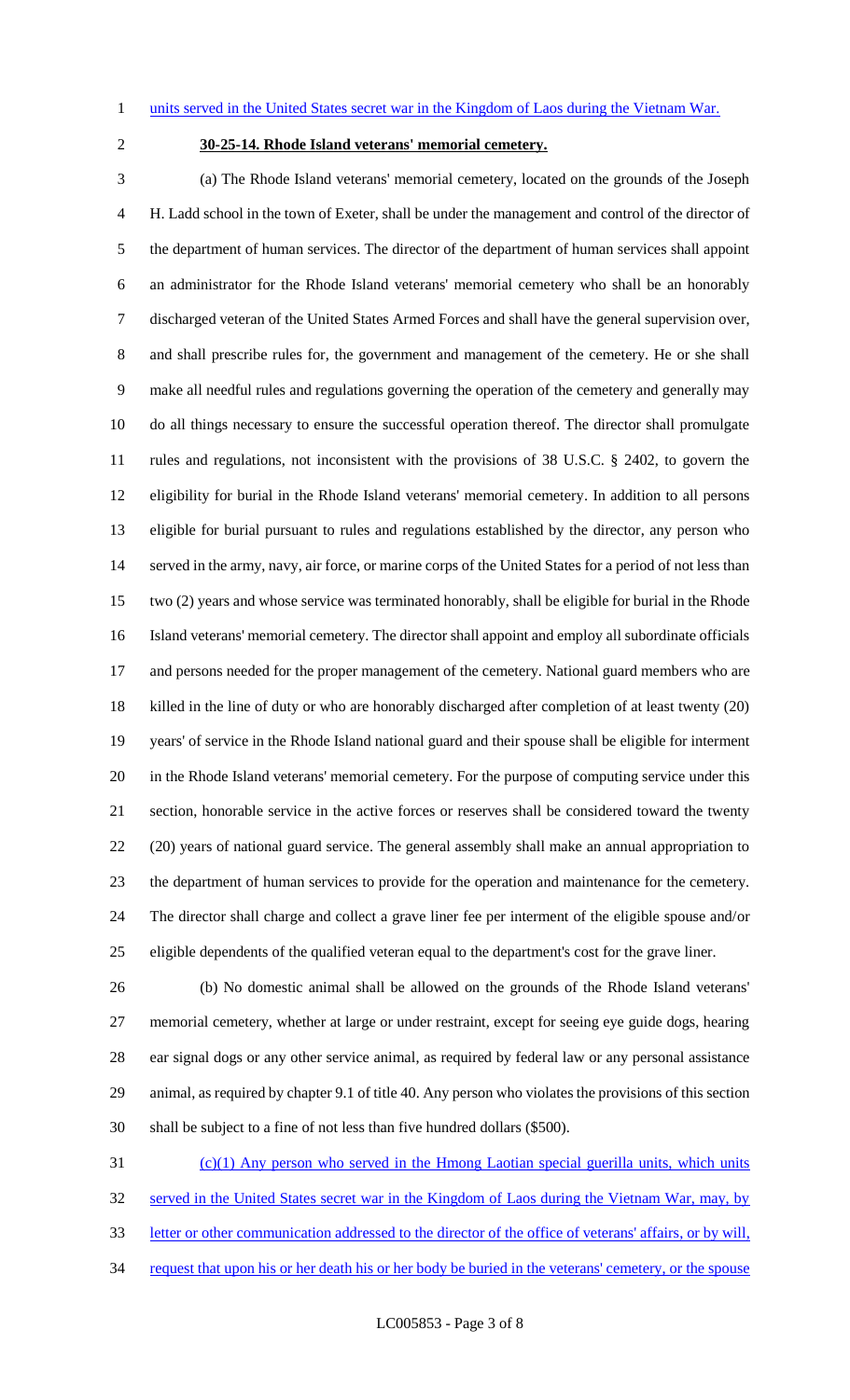- 1 or other next of kin may apply to the director to have the body of such person buried in the veterans'
- cemetery, and in either case such request shall be granted.
- (2) Such person who served in the Hmong Laotian special guerilla units, or the spouse or
- next of kin of such person, shall provide to the director an affidavit stating:
- 5 (i) When the person served;
- (ii) Where the person served;
- (iii) The unit in which the person served; and
- (iv) The capacity in which the person served; along with any available corroborating witness affidavits; any available official documentation of service; and any other documents
- 10 supporting the affidavit.
- 11 (d) The spouse of any veteran, or the spouse of any person who served in the Hmong Laotian special guerilla units described in subsection (c) of this section, shall, upon similar request 13 or application made to the director, be buried in said veterans' cemetery provided only one such 14 request or application shall be granted.
- (e) The director shall designate an area in the veterans' cemetery for veterans and any
- 16 persons who served in the Hmong Laotian special guerilla units described in subsection (c) of this
- 17 section who, for religious reasons, require burial in a consecrated area.
- SECTION 2. Section 31-3-53 of the General Laws in Chapter 31-3 entitled "Registration

of Vehicles" is hereby amended to read as follows:

- **31-3-53. Veterans' plates.**
- (a) The registrar of motor vehicles shall issue for any motor vehicle eligible for registration as an automobile, or for any motorcycle eligible for registration as a motorcycle, or for a commercial vehicle having a gross weight of twelve thousand pounds (12,000 lbs.) or less, plates designated as "Veteran" upon application on proper forms furnished by the administrator of the division of motor vehicles to veterans.
- (b) The special plate designated "Veteran" shall be designed as follows:
- (1) Letters and numbers shall be blue in a white background with the words "Rhode Island" clearly visible at the top center of the plate and the word "Veteran" visible at the bottom center of the plate.
- (2) The background will be a red, white, and blue waving American Flag.
- (3) On the top right corner will be a decal with the military branch of the service in which
- the Veteran served (Army, Navy, Air Force, Marines, Coast Guard, and Merchant Marines).
- (4) For war veterans, a white decal with blue letters with the words "War Veteran" placed
- under the military branch decal on the right side of the plate above the validation sticker.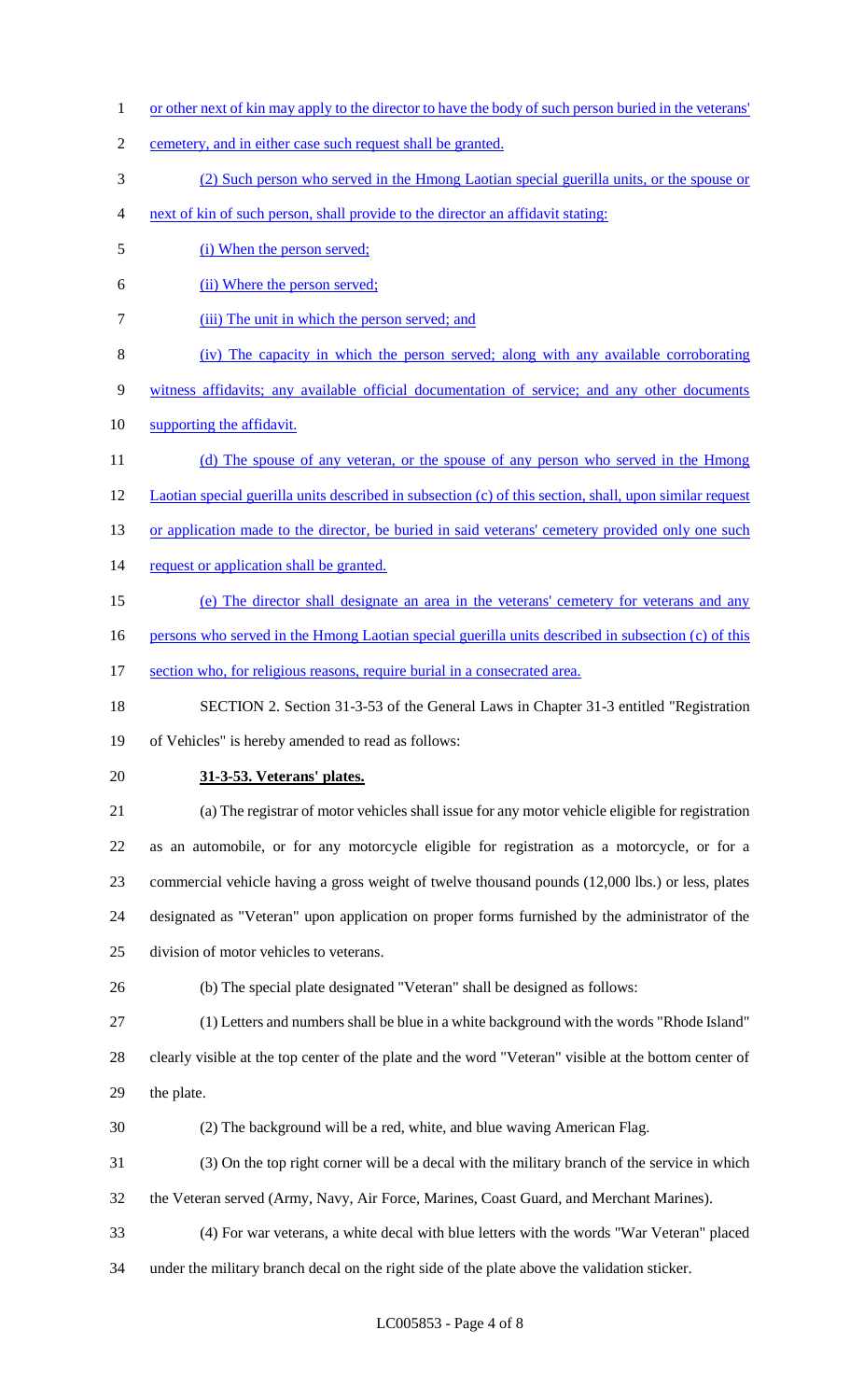(c) The applicant shall not be required to pay a service charge or a transfer charge for each

plate.

(d)(1) The applicant shall be entitled to a plate for each vehicle owned by the applicant.

 (2) The applicant shall also be entitled to a plate for one vehicle owned by an entity the applicant owns. The entity must be registered and authorized to conduct business in the state of Rhode Island. The applicant must provide to the division of motor vehicles documentation demonstrating the applicant's ownership of the entity.

 (e) The owner of a motor vehicle eligible for registration as a commercial vehicle and having a gross weight of twelve thousand pounds (12,000 lbs.) or less who is issued veteran plates shall continue to pay the appropriate commercial registration fee for those plates.

 (f)(1) For the purposes of this section, a "veteran" shall be defined as any person who has served on active duty in the armed forces of the United States. The term "veteran" shall also include members of the National Guard and Reserves: (i) Called to active duty authorized by the President 14 of the United States or the Secretary of Defense; or (ii) Who have twenty (20) years of service with a letter and record of separation of service.

 (2) For the purposes of this section, "War Veteran" shall be defined as any veteran of any conflict or undeclared war who has earned a campaign ribbon or expeditionary medal for service in either a declared or undeclared war as noted on the war veteran's DD-214. Upon the death of the holder of any veteran plates, the plates shall be transferred to the surviving spouse for the spouse's lifetime until he or she remarries.

21 (g) The "veteran" or "war veteran" described in subdivisions  $(f)(1)(i)$  or (ii) and  $(f)(2)$  must have been honorably discharged from the armed forces of this nation in order to receive plates pursuant to this section and, for purposes of this section, a medical discharge or a general discharge shall be deemed an honorable discharge.

(h) [Deleted by P.L. 2021, ch. 119, §  1 and P.L. 2021, ch. 120, §  1.]

 (i) A person shall be eligible for a veterans' plate if his or her deceased spouse was eligible for a veterans' plate, notwithstanding the fact that the eligible, deceased spouse died prior to the enactment of this section in 1988.

 $(1)(1)$  The administrator of the division of motor vehicles, at the request of any person who was a member of the Hmong Laotian special guerilla units, which units served in the United States 31 secret war in the Kingdom of Laos during the Vietnam War, or the surviving spouse of such person, 32 and after verification from the office of veterans' affairs as provided under subsection (j)(2) of this section, shall register any motor vehicle owned or leased for a period of at least one year by such person and shall issue a special certificate of registration and a set of veteran number plates for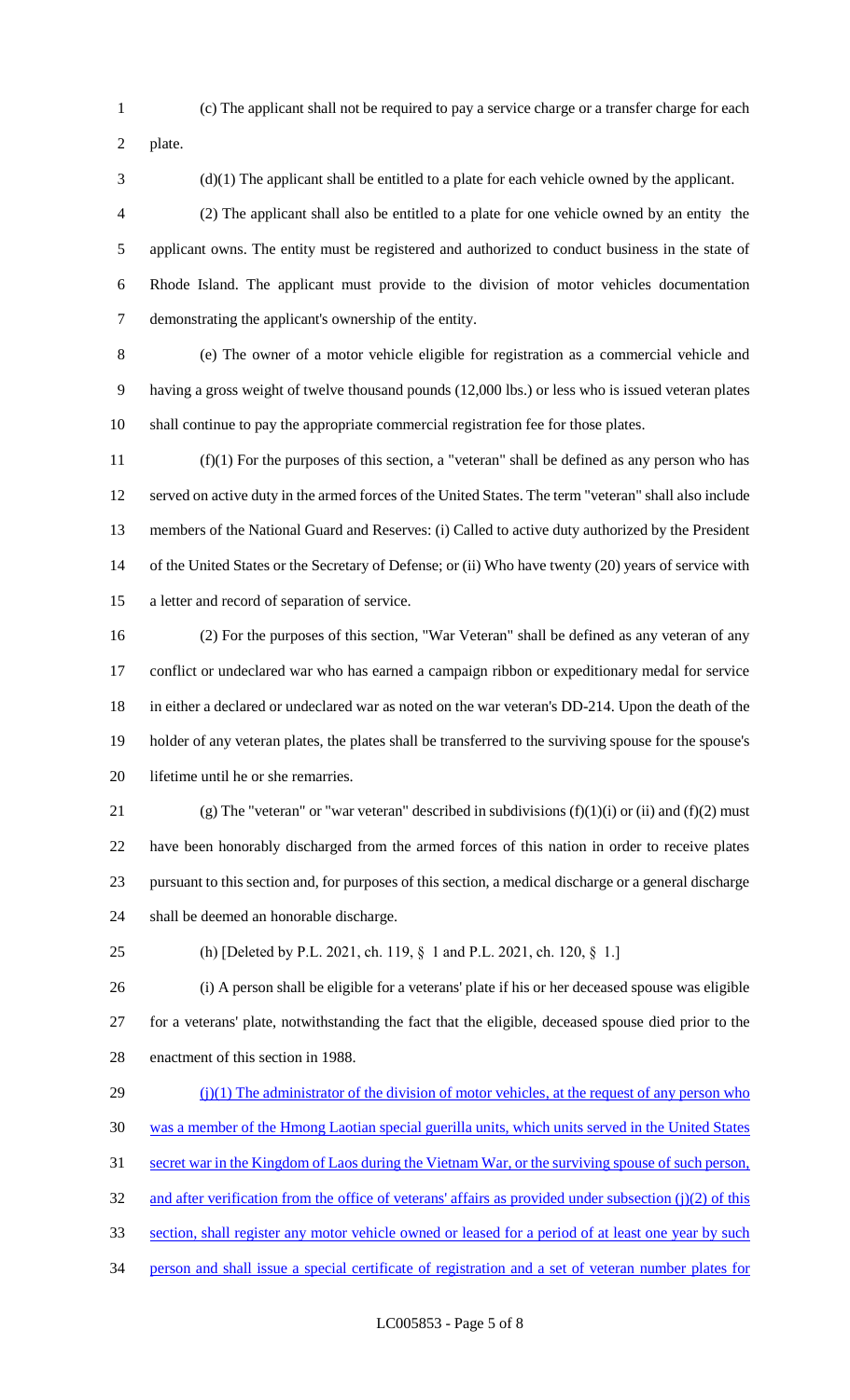- 1 each such motor vehicle.
- (2) Any person who was a member of the Hmong Laotian special guerilla units, or the surviving spouse of such person, may submit a request to the office of veterans' affairs to be listed as a veteran, based on such service, for the purpose of obtaining a special certificate of registration
- 5 and a set of veteran number plates under subsection (j)(1) of this section. Such person, or the
- surviving spouse of such person, shall provide to said office an affidavit stating:
- 7 (i) When such person served;
- (ii) Where such person served;
- (iii) The unit in which such person served; and
- (iv) The capacity in which such person served; as well as any available corroborating

11 witness affidavits; any available official documentation of service; and any other documents

- 12 supporting such person's or such surviving spouse's affidavit. Said office shall, not later than thirty
- 13 (30) days after receipt of such request, verify whether such person was a member of the Hmong
- 14 Laotian special guerilla units and, if so, notify the administrator of such request and verification.
- SECTION 3. Section 31-10-48 of the General Laws in Chapter 31-10 entitled "Operators'
- and Chauffeurs' Licenses" is hereby amended to read as follows:
- 

## **31-10-48. Veteran designation on operator license.**

 (a) The administrator of the division of motor vehicles shall, upon presentation of a United States Department of Defense (DD) FORM 214 or other acceptable documentation of military service and verification of an honorable discharge, issue a motor vehicle operator's license or commercial driver's license to the presenter that is clearly marked "veteran."

 (b) The presentment of an operator's license marked "veteran" shall have the same validity in retail establishments as the presentment of a certified, government-issued military identification card as eligibility for preferential treatment.

 (c)(1) Any person who was a member of the Hmong Laotian special guerilla units, which 26 units served in the United States secret war in the Kingdom of Laos during the Vietnam War, may submit a request to the office of veterans' affairs to be listed as a veteran, based on such service, on 28 his or her motor vehicle operator's license or identity card. Said office shall, not later than thirty 29 (30) days after receipt of such request and the documents required under subsection (c)(2) of this section, verify whether such person was such a member and, if so, notify the administrator of motor vehicles of such request and verification. The administrator shall indicate such person's status as a veteran on any motor vehicle operator's license or identity card issued to such person upon original issuance or renewal of a motor vehicle operator's license or identity card or upon issuance of a

duplicate motor vehicle operator's license or identity card.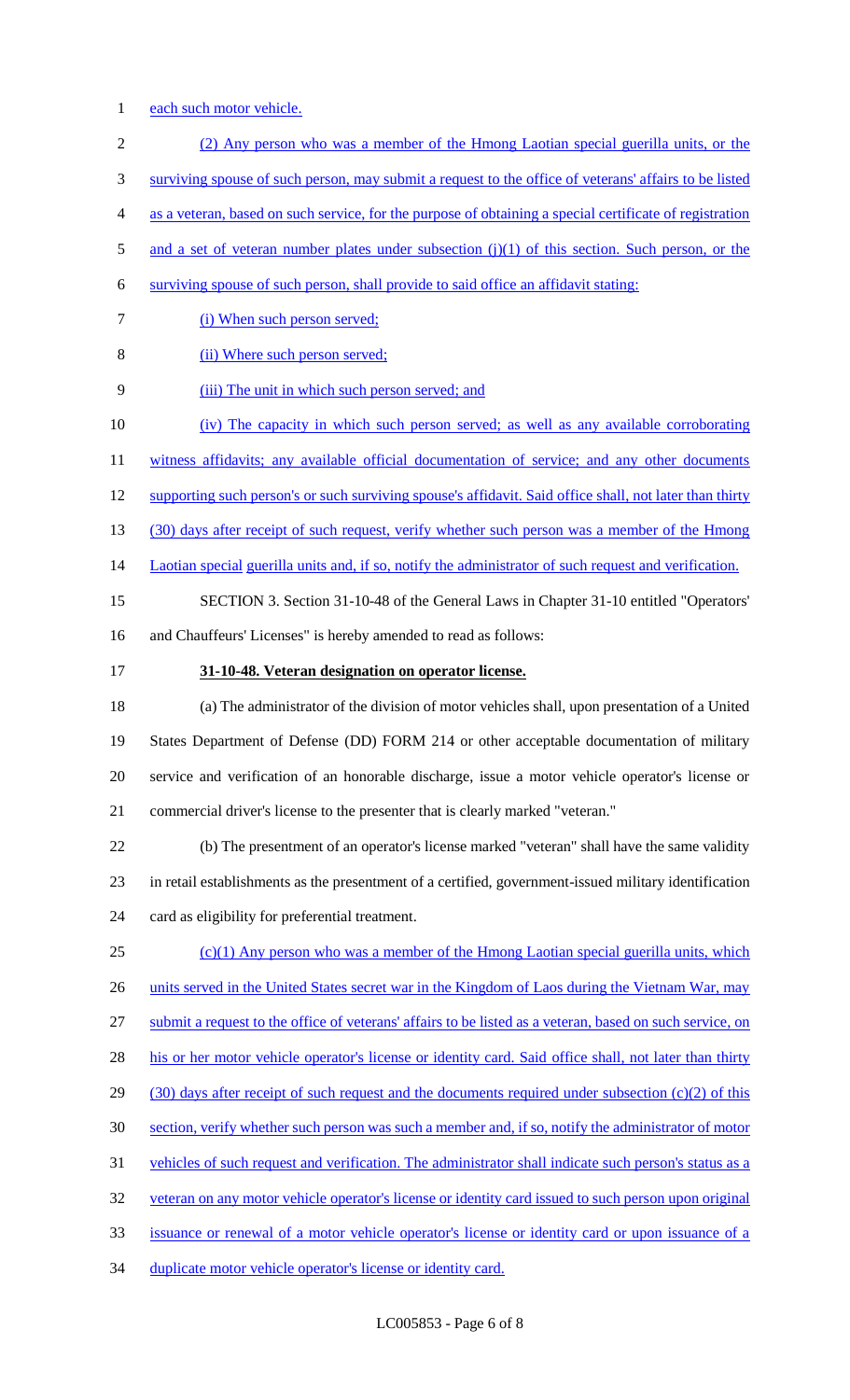- 1 (2) Any such person who was a member of the Hmong Laotian special guerilla units shall
- 2 submit to the office of veterans' affairs, in addition to the request under subsection  $(c)(1)$  of this
- 3 section, an affidavit stating:
- 4 (i) When such person served;
- 5 (ii) Where such person served;
- 6 (iii) The unit in which such person served; and
- 7 (iv) The capacity in which such person served; as well as any available corroborating
- 8 witness affidavits; any available official documentation of service; and any other documents
- 9 supporting such person's affidavit.
- 10 SECTION 4. Chapter 30-17.1 of the General Laws entitled "Veterans' Affairs" is hereby
- 11 amended by adding thereto the following section:

## 12 **30-17.1-6.1. Award of ribbons and medals.**

- 13 (a) The adjutant general, in consultation with the director of the office of veterans' affairs,
- 14 shall award a ribbon and medal to each member who is a resident of this state and who provides to
- 15 the office of veterans' affairs an affidavit stating:
- 16 (i) When such person served;
- 17 (ii) Where such person served;
- 18 (iii) The unit in which such person served; and
- 19 (iv) The capacity in which such person served; as well as any available corroborating
- 20 witness affidavits; any available official documentation of service; and any other documents
- 21 supporting such person's affidavit. As used in this section, "member" means a person who served
- 22 in the Hmong Laotian special guerilla units, which units served in the United States secret war in
- 23 the Kingdom of Laos during the Vietnam War.
- 24 (b) The adjutant general, in consultation with the director, shall adopt regulations, setting
- 25 forth the process for identifying such members under this section and establishing procedures for
- 26 distributing a Hmong Laotian special guerilla service medal to each such member.
- 27 (c) The adjutant general shall follow the provisions of §§ 30-8-6 and 30-8-7 with reference
- 28 to the design and procurement of the medal and the rules and regulations with reference thereto.
- 29 SECTION 5. This act shall take effect upon passage.

======== LC005853 ========